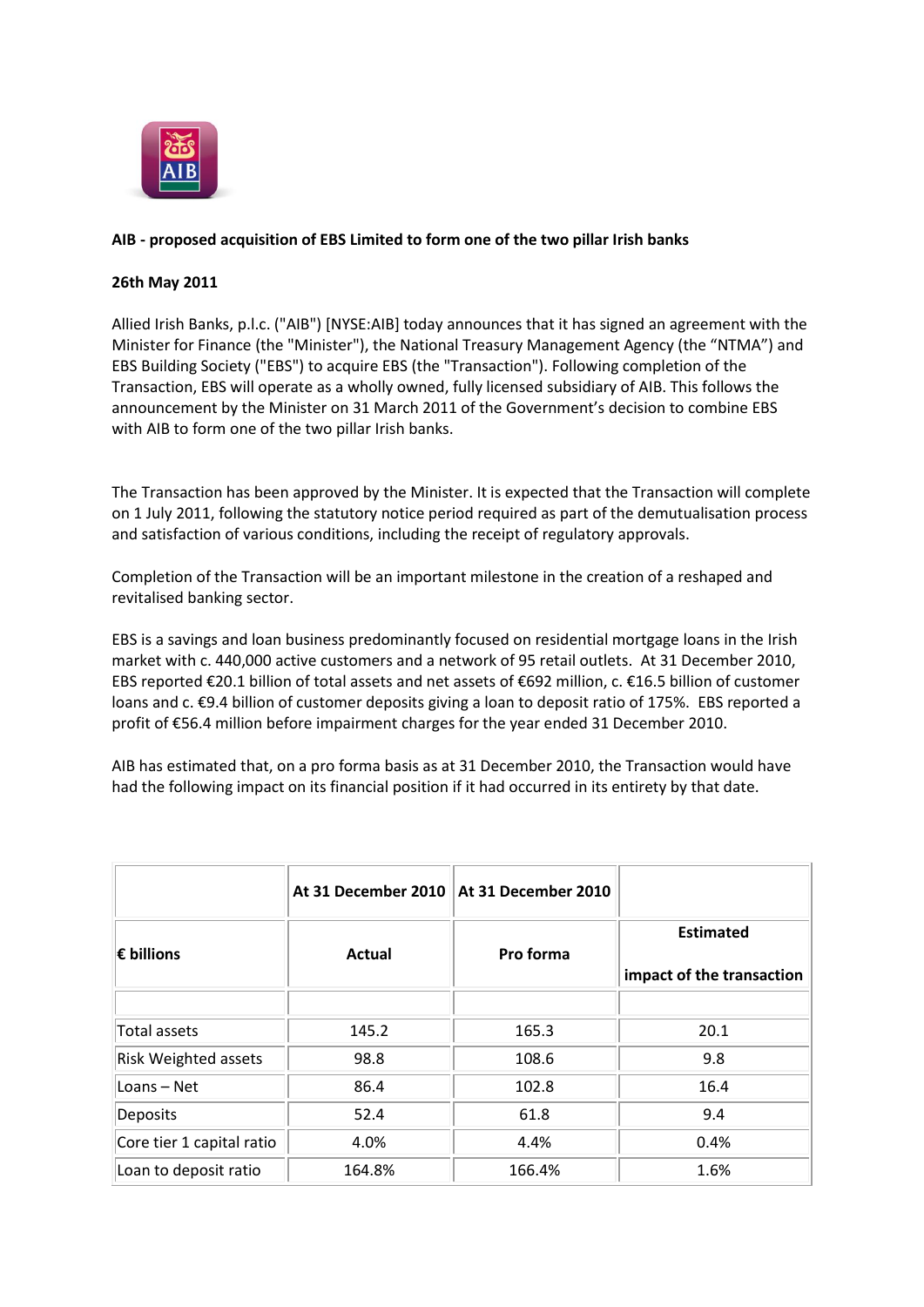The Transaction will be effected pursuant to an acquisition conversion scheme mechanism under Part XI of the Building Societies Act 1989 (as amended) whereby EBS will be demutualised by conversion from a building society into a private limited company, to be called EBS Limited, the entire issued share capital of which will be held by the Minister. AIB has agreed, subject to certain conditions, to acquire the entire issued share capital of EBS Limited from the Minister immediately upon conversion. EBS will apply to the Central Bank of Ireland for a banking licence, which is expected to be issued prior to conversion of EBS into a private company.

Upon completion of the Transaction, EBS Limited will operate as a separately branded subsidiary of AIB with its own branch network.

The position of EBS customers will remain unchanged as a result of the Transaction and customers should continue to undertake their business as normal with EBS.

Both AIB and EBS are substantially owned by the State and, accordingly, the consideration payable by AIB for the Transaction is a nominal cash payment of  $\epsilon$ 1.00. Following completion of the Transaction, EBS will operate as a fully licensed subsidiary of AIB. This consideration structure best protects the commercial interests of the State.

The Transaction constitutes a "related party transaction" for AIB for the purposes of the ESM Rules (being a transaction between AIB and the Minister who, through the National Pensions Reserve Fund Commission (the "NPRFC"), holds 93.1% (this holding is forecast to increase to 93.5% following the application of a late issuance adjustment in connection with the bonus issue of shares to the NPRFC announced by AIB on 13 May 2011) of the total issued ordinary share capital of AIB). The Directors of AIB (the "Directors") consider, having consulted with AIB's ESM adviser, Morgan Stanley & Co. International plc ("Morgan Stanley"), that the terms of the Transaction are fair and reasonable. The Directors appointed by the Minister, Mr Declan Collier, Mr Dick Spring and Dr Michael Somers, have not taken part in the AIB Board's decision to proceed with the Transaction.

AIB shareholder approval is not required for the Transaction

## **For further information, please contact:**

Alan Kelly Director of Corporate Affairs & Marketing AIB Group Bankcentre Ballsbridge Dublin 4 Tel: +353-1-6600311 Ext 12162

or